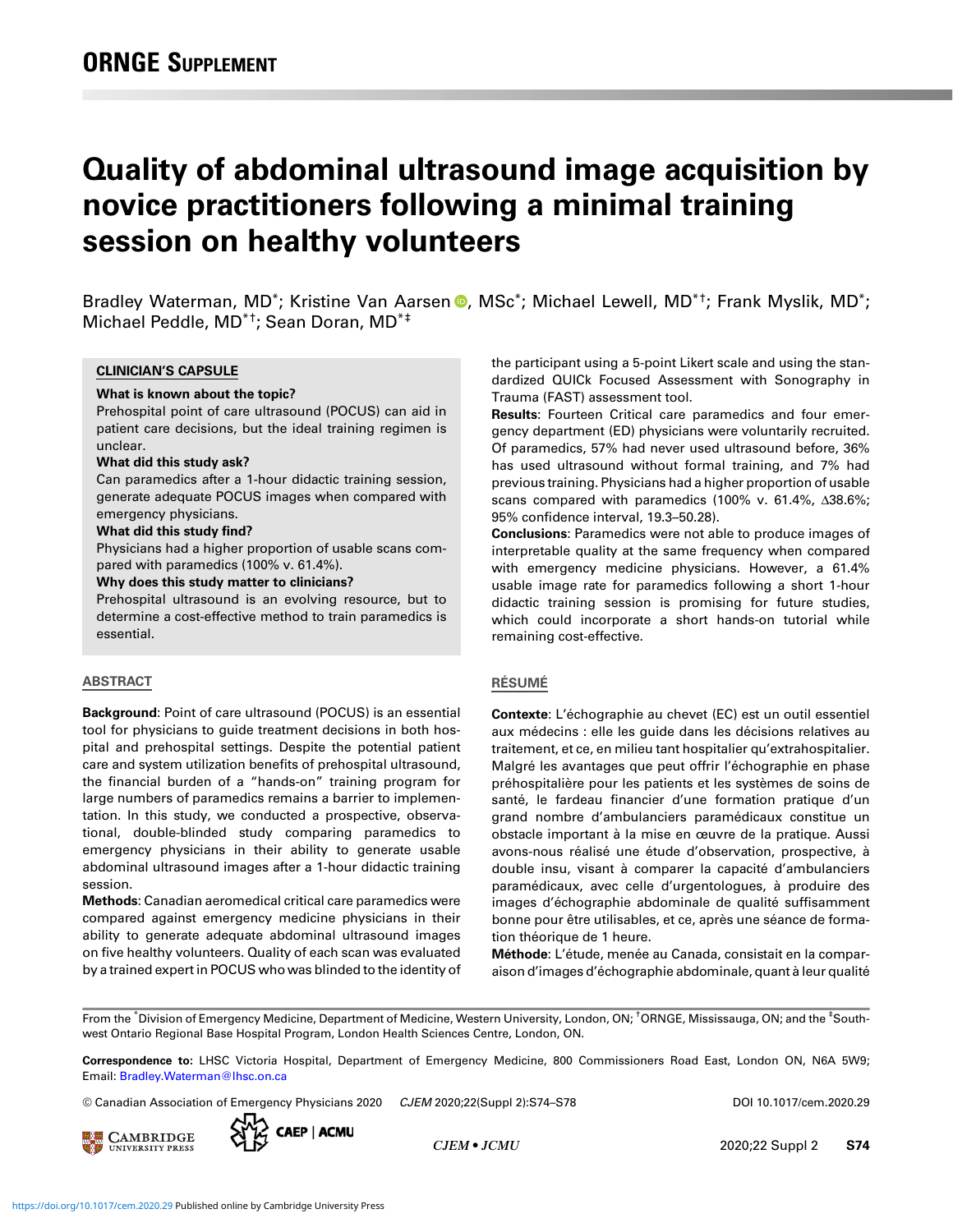d'utilisation, produites par des paramédicaux en soins critiques navigants, sur 5 volontaires en bonne santé, avec celles produites par des urgentologues. La qualité de chacune des images a été évaluée par un spécialiste de l'EC tenu dans l'ignorance des participants, sur une échelle de Likert à 5 points et à l'aide de l'instrument d'évaluation normalisé QUICk FAST. Résultats: Ont participé à l'étude 14 paramédicaux en soins critiques et 4 urgentologues, tous volontaires. Parmi les ambulanciers paramédicaux, 57% n'avaient jamais pratiqué d'échographie, 36% avaient déjà pratiqué des échographies sans avoir reçu de formation structurée et 7% avaient déjà reçu une formation. Il est ressorti de l'étude que les médecins avaient produit un plus grand nombre d'images utilisables que les ambulanciers paramédicaux (100% contre 61,4%; écart : 38,6%; IC à 95% : 19,3–50,28).

Conclusion: Les ambulanciers paramédicaux n'ont pas produit d'images de qualité suffisamment bonne pour être interprétables aussi souvent que les urgentologues. Toutefois, le fait que 61,4% des images produites par les ambulanciers paramédicaux étaient utilisables, et ce, après seulement une petite heure de formation théorique, laisse croire qu'il serait à la fois possible et rentable d'intégrer une courte formation pratique à l'aide d'un didacticiel dans des études futures.

Keywords: Prehospital / EMS, ultrasound, emergency medicine

## **INTRODUCTION**

Point of care ultrasound (POCUS) is an essential tool for physicians to guide treatment decisions in both hospital and prehospital settings. The potential benefits of POCUS are well established for the extended Focused Assessment with Sonography in Trauma (eFAST), which identifies conditions such as hemoperitoneum, pneumothorax, cardiac standstill, and cardiac tampon-ade.<sup>[1,2](#page-4-0)</sup> Identifying these conditions can assist prehospital systems to triage patients, direct patients to appropriate treatment facilities, and decrease the time to activate important health care services.<sup>[3,4](#page-4-0)</sup> Currently, the applications of ultrasound by Emergency Medical Services are primarily used by countries where physicians are part of the prehospital team.<sup>5</sup> In Canada, POCUS is beginning to be incorporated in the prehospital setting to help direct patient care, and studies are being performed to determine the best use of POCUS. A recent study by O'Dochartaigh et al. has found that patients with a high shock index from either medical or traumatic causes specifically benefit from the use of prehospital POCUS through improved triaging of patients in the field.<sup>6</sup>

Despite the potential patient care and system use benefits of prehospital ultrasound, the financial burden of an intensive "hands-on" training program for large numbers of paramedics remains a barrier to implementation. Currently, there is no consensus in the literature for the optimal training regimen for paramedics who are novice ultrasound users.<sup>[7,8](#page-4-0)</sup> Studies typically incorporate a combination of "hands-on" and didactic training sessions to teach paramedics how to perform eFAST exams. Determining the balance between cost and effectiveness of training regimens is essential before implementing POCUS into large prehospital systems. In this study, we conducted a prospective, observational doubleblinded study comparing paramedics to emergency physicians in their ability to generate usable abdominal ultrasound images after a 1-hour didactic training session.

# **METHODS**

# Study design

A prospective, observational, double-blinded study was conducted in which Canadian aeromedical critical care paramedics were compared against emergency medicine physicians (staff and residents) in their ability to generate adequate abdominal ultrasound images on five healthy volunteers after a 1-hour didactic training course. The trial used one ultrasound system (Philips Lumify S4-1 broadband phased array 4-1 MHz transducer) for all scans performed in this study.

## Study setting

The training sessions and all scanning of volunteers took place at the Middlesex-London Paramedic Services Headquarters in London, Ontario, Canada.

#### Population

A letter asking for volunteers from the critical care paramedic contingent at two Ornge Air Ambulance bases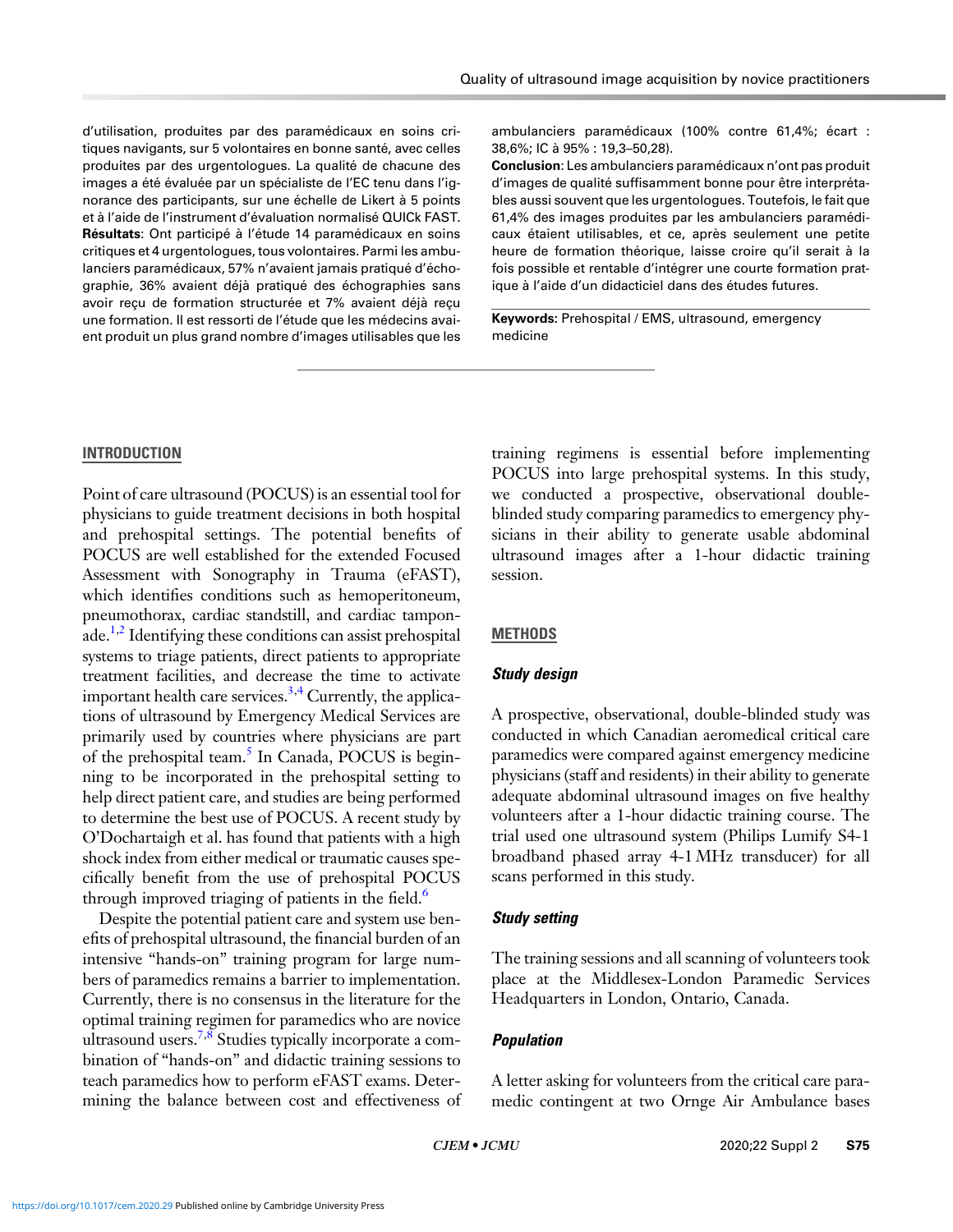(London and Toronto) was circulated through Ornge Management. Only travel expenses were covered. Five healthy volunteers were recruited by means of email to participate in this study from the general population. The volunteers were not compensated for their participation. Four emergency medicine physicians were recruited from a major academic health sciences center (London Health Sciences Centre), and formed the physician group. Physicians were not compensated for their participation. One day for training and ultrasound scanning was selected and occurred on May 21, 2019.

# Intervention

A standardized 1-hour didactic training course was taught to all paramedics and emergency staff. The training course consisted of an introduction to the ultrasound system, including how to turn on the system, how to position the probe, and how to change gain and depth settings on the ultrasound device. The training then focused on identifying anatomic and ultrasonographic landmarks necessary for performing an appropriate abdominal ultrasound exam. The three areas of focus were the hepatorenal space, splenorenal space, and the retrovesicular/retrouterine pouch in the pelvis. The didactic session also included training for identifying signs of intraperitoneal free fluid.

### Outcome measures

The primary outcome of this study was to determine if paramedics could produce usable scans after a 1-hour didactic training session. Overall quality of each scan was evaluated by a trained expert in POCUS who was blinded to the identity of the participant using a 5-point Likert scale from "Very Poor" to "Very Good." Scans that were "Very Good," "Good," and "Average," were considered to be usable for determining if the scan could be positive or negative for free fluid. Scans deemed "Poor" or "Very Poor" were considered unusable. Images were evaluated using the standardized QUICk FAST assessment tool.[9](#page-4-0) This tool was chosen as it outlines the important features in each anatomic area for this study. The components of the QUICk FAST assessment tool are outlined in the online Appendix 1.

Total assessment tool scores for each area were calculated and compared between paramedic and physician participants using standard t-tests.

Secondary outcomes included the time each participant required to complete the scans. This time was measured by an observing member of the research team and calculated from when the participant first grasped the probe to when the participant stated they had completed image acquisition.

# Data analysis

All time outcomes were reported as means, standard deviations, and 95% confidence intervals (CIs) and were compared between groups using standard t-test. Overall proportion of usable scans was compared between paramedics and physicians and reported using the difference with 95% confidence intervals (CIs). All data analyses were completed using SPSS version 23.

# RESULTS

Fourteen Critical care paramedics and four ED physicians (two staff physicians and two residents) were voluntarily recruited. The critical care paramedics were mostly ultrasound-naïve, whereas the emergency physicians all had ultrasound training. Of paramedic participants, 57% had never used ultrasound before, 36% has used ultrasound without formal training, and 7% had previous ultrasound training. Physicians had a higher proportion of usable scans compared with paramedics (100% versus 61.4%, Δ38.6%; 95% CI, 19.3–50.28) [\(Table 1](#page-3-0)). When measuring average time to completion of each abdominal ultrasound scan, there was a statistically significant difference between emergency physicians compared with paramedics (2.91 minutes v. 5.24 minutes;  $\Delta$ 2.33 95% CI, 1.01–3.64;  $p = 0.002$ ).

# **DISCUSSION**

Although novice ultrasound practitioners were not able to produce equivalent quality images at the same frequency as emergency physicians after a short didactic training, this was expected as paramedics have less overall ultrasound training and exposure than their physician counterparts. Of the scans obtained by paramedics, 61.4% were deemed to be of usable quality. Considering the very short training session, we consider this to be a positive outcome. Furthermore, we believe the number of usable scans could be improved with the addition of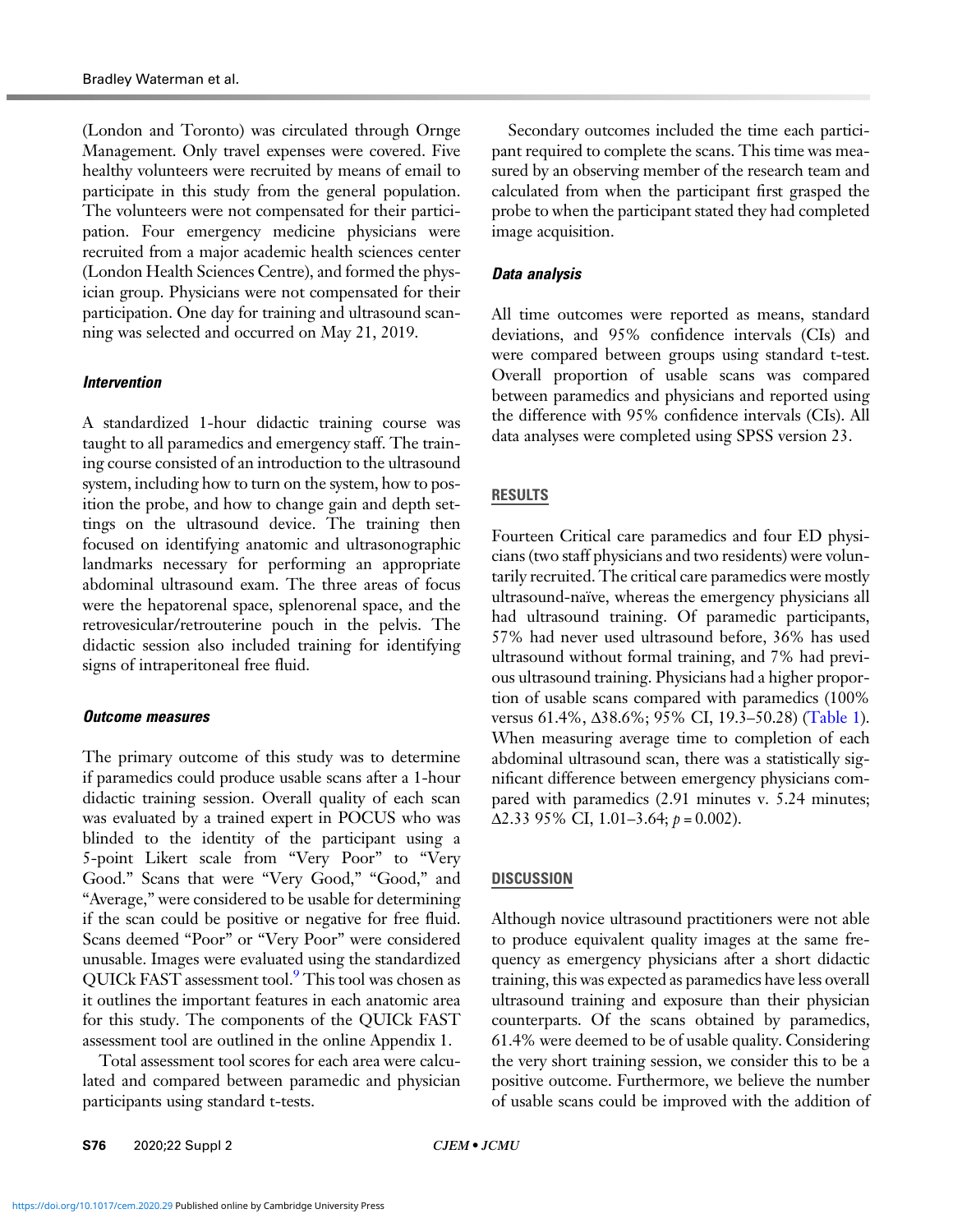<span id="page-3-0"></span>

| Table 1. Comparison of scan quality by operator |                         |                           |                             |                           |
|-------------------------------------------------|-------------------------|---------------------------|-----------------------------|---------------------------|
|                                                 |                         | Novice user scans n(%)    | "Expert" scans n(%)         |                           |
| Scan quality                                    |                         |                           |                             |                           |
| Usable                                          | Very good               | 11(15.7)                  | 17 (85.0)                   | Δ38.57 95% CI 19.33-50.28 |
|                                                 | Good                    | 15(21.4)                  | 0(0.00)                     |                           |
|                                                 | Average                 | 17(24.3)                  | 3(15.0)                     |                           |
| Unusable                                        | Poor                    | 19(27.1)                  | 0(0.00)                     |                           |
|                                                 | Very poor               | 8(11.4)                   | 0(0.00)                     |                           |
| Scores by region                                |                         |                           |                             |                           |
|                                                 | Novice mean scoret (SD) | "Expert" mean scoret (SD) | Mean difference (95% CI)    | P                         |
| Right upper quadrant                            | 21.07 (5.28)            | 29.50 (0.58)              | $\Delta$ 8.43 (2.70–14.16)  | $p = 0.007$               |
| Left upper quadrant                             | 17.43 (7.44)            | 29.0 (0.00)               | $\Delta$ 11.57 (3.50–19.64) | $p = 0.008$               |
| Pelvis                                          | 17.00 (7.49)            | 22.75 (8.46)              | $\Delta$ 5.75 (-3.48–14.98) | $p = 0.205$               |

further hands-on training and/or real time feedback by experienced providers.

Our study adds to the body of literature examining the optimal ultrasound training regimen for paramedics as this training was conducted with live patients and, therefore, more indicative of real-world utility of ultrasound application(s) in the prehospital setting. In a study by Heegaard et al., 40 paramedics used ultrasound to obtain and interpret FAST and abdominal aortic ultrasound images on live patients in the field after a 6-hour training course.<sup>10</sup> They found that only 7.7% of scans obtained in their study were deemed unusable by the blinded physician reviewer. This was significantly lower than what was found in our study. This difference could be in part due to differing methodologies as paramedics had a more extensive initial training session (3 hours of hands-on ultrasound training) and two 1-hour refresher training courses over the 1-year period during which the images were collected.

Recent studies have evaluated novel means to improve ultrasound image quality and interpretation with minimal training. Boniface et al. had 51 ultrasound naive paramedics undergo a 20-minute training program. A subsequent POCUS assessment on a live volunteer with a remote emergency physician providing real-time feedback by means of radio guiding image acquisition during the FAST examination resulted in success rates of 100% for obtaining adequate images.<sup>[11](#page-4-0)</sup> Additionally, it was found that, under emergency medicine physician guidance, paramedics could obtain a complete FAST exam in 4.36 minutes. When compared with our study, paramedics required an average time of 5.24 minutes. Differences in methodology and the benefit of physician

guidance not only demonstrated a difference in scanning time but also that paramedics can produce usable scans efficiently.

Studies have also found that the presence of intraabdominal fluid aids in the accurate interpretation and acquisition of images in FAST exams.<sup>[12](#page-4-0)</sup> A study by Kim et al. trained six emergency medical technicians with 2 hours of didactic teaching and 2 hours of hands-on training. Patients that were scanned had already undergone abdominal CT imaging. Ultrasound images were interpreted by the emergency medical technicians and compared with radiology reports from CT scans. Sensitivity was 61.3% and specificity was 96.3% for the detection of peritoneal cavity fluid. However, they found that inpatients with large amounts of peritoneal fluid, the emergency medical technician ultrasound sensitivity improved significantly (86.2%). Given that none of the volunteers in our study had intraperitoneal free fluid, it is possible that generating adequate high-quality images could have been more challenging.

### LIMITATIONS

The main limitation of our study is the ability to apply our findings to the field use of ultrasound technology for paramedics. Paramedics and emergency physicians were instructed to take as much time as needed to identify the anatomic areas of interest and then save representative images, which were then evaluated by our blinded expert reviewer. This process does not reflect real-world circumstances. Our live human volunteer patients also